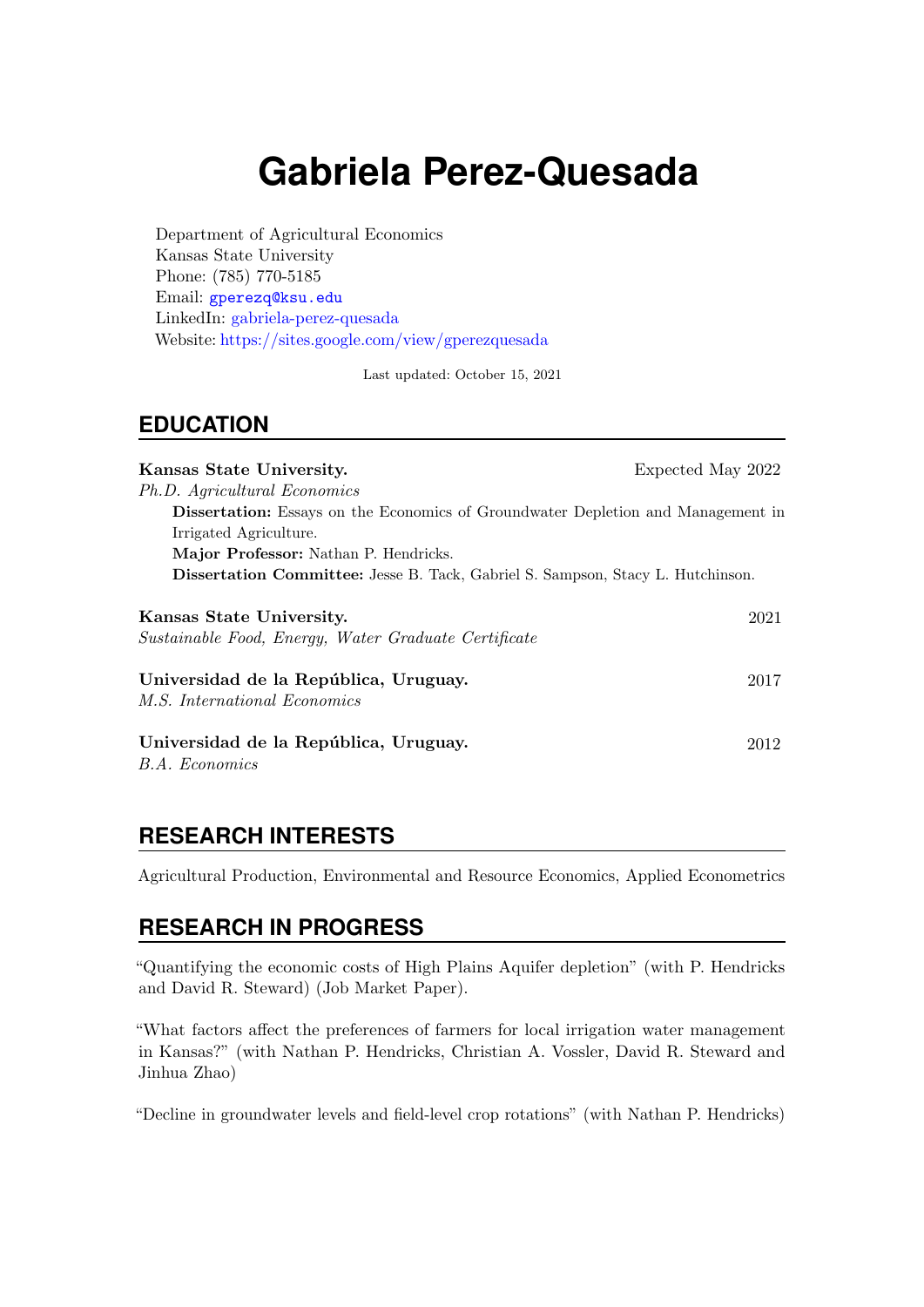# **PEER REVIEWED JOURNAL ARTICLES**

Fisher A, Miller J. A., Nottingham E., Wiederstein T., Krueger L., Perez-Quesada G., Sanderson M. R., and Hutchinson S. L. 2021. A systematic review of spatial-temporal scale challenges in sociohydrology. Frontiers in Water, 3:730169. [\(Link\)](http://journal.frontiersin.org/article/10.3389/frwa.2021.730169/full?&utm_source=Email_to_authors_&utm_medium=Email&utm_content=T1_11.5e1_author&utm_campaign=Email_publication&field=&journalName=Frontiers_in_Water&id=730169)

Perez-Quesada, G. and N.P. Hendricks. 2021. Lessons from local governance and collective action efforts to manage irrigation withdrawals in Kansas. Agricultural Water Management, 247:106736. [\(Link\)](https://www.sciencedirect.com/science/article/pii/S0378377421000019)

Garía-Suárez, F. and G. Perez-Quesada. 2019. Farm management systems: technical efficiencies differences and technology gap of Uruguay's dairy farms. Estudios Económicos, 36(72), 91-115. [\(Link\)](https://dialnet.unirioja.es/servlet/articulo?codigo=7389445)

Perez-Quesada, G. and F. Garía-Suárez. 2018. Technical efficiency measurement: an application on dairy farms in Uruguay. Economía Agraria, 20: 16-29. [\(Link\)](http://www.aeachile.cl/volumenes/)

# **CONFERENCE PRESENTATIONS (** <sup>∗</sup> **DENOTES PRESENTER)**

Perez-Quesada, G<sup>\*</sup>, N. P. Hendricks, C.A. Vossler, D. R. Steward and J. Zhao. "What factors affect the preferences of farmers for local irrigation water management in Kansas." Agricultural and Applied Economics Association Hybrid Meeting, Austin, US, 2021.

Perez-Quesada, G<sup>∗</sup> , N. P. Hendricks and D. R. Steward. "Quantifying the economic costs of High Plains Aquifer depletion." 2021 UCOWR/NIWR Annual Water Resources Conference, Virtual Meeting, US, 2021.

Perez-Quesada, G<sup>∗</sup> , N. P. Hendricks and D. R. Steward. "Quantifying the economic costs of High Plains Aquifer depletion." Agricultural and Applied Economics Association Virtual Meeting, US, 2020.

Perez-Quesada, G<sup>∗</sup> and N. P. Hendricks. "Lessons from local governance and collective action efforts to manage irrigation withdrawals in Kansas." 2019 Governor's Water Conference, Kansas, US, 2019.

Perez-Quesada, G<sup>∗</sup> and N. P. Hendricks. "Lessons from local governance and collective action efforts to manage irrigation withdrawals in Kansas." Agricultural and Applied Economics Association Meeting, Atlanta, US, 2019.

García-Suárez, F<sup>\*</sup>, G. Perez-Quesada, and C. Molina. "Rangeland cattle production in Uruguay: single-output vs multi-output efficiency measures."  $30<sup>th</sup>$  International Conference of Agricultural Economists,Vancouver, Canada, 2018.

García-Suárez, F<sup>\*</sup> and G. Perez-Quesada. "Rangeland cattle production in Uruguay: a technical efficiency estimation." International Conference of Agricultural Economists, Inter-conference symposium, Talca, Chile, 2017.

García-Suárez, F<sup>\*</sup> and G. Perez-Quesada. "Is farm management system significant to explain technical efficiencies differences and technology gap of Uruguay's dairy farms?" Agricultural and Applied Economics Association Meeting, Chicago, US, 2017.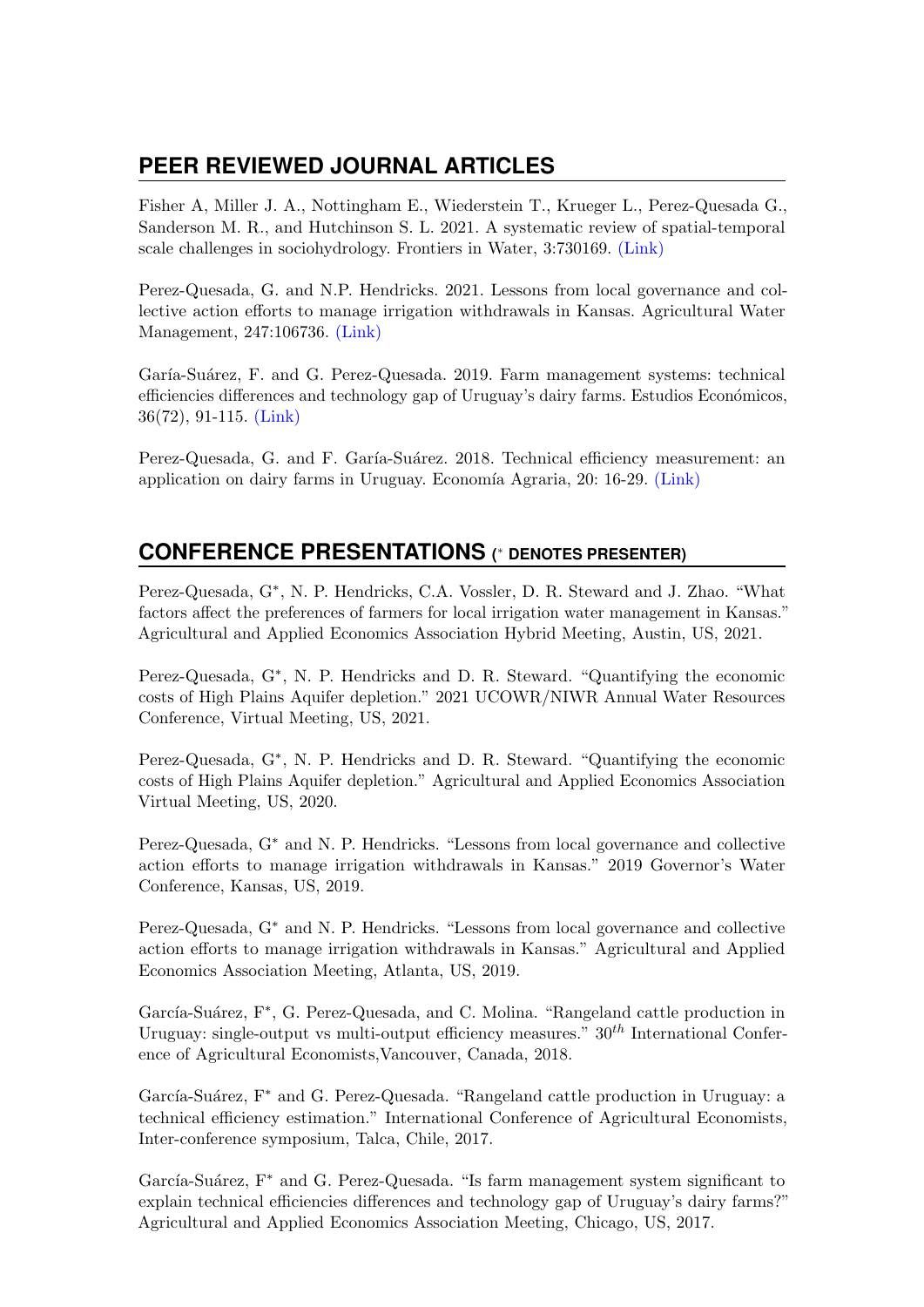Perez-Quesada, G<sup>∗</sup> . "Technical efficiency measurement in Uruguayan dairy farms using a stochastic production frontier." XXXI Jornadas Anuales de Economia, Central Bank of Uruguay, Montevideo, Uruguay, 2016.

Perez-Quesada, G<sup>∗</sup> . "Technical efficiency of dairy farms in Uruguay: a stochastic production frontier analysis." Agricultural and Applied Economics Association Meeting, Boston, US, 2016.

### **RESEARCH EXPERIENCE**

| Graduate Research Assistant<br>Kansas State University, Department of Agricultural Economics. | $2018$ -present |
|-----------------------------------------------------------------------------------------------|-----------------|
| <b>Rural Resource Resiliency NSF Research Trainee</b><br>Kansas State University (Link)       | 2018-2021       |
| Graduate Research Assistant<br>Universidad de la República, School of Agronomy.               | $2015$ -present |
| Graduate Research Assistant<br>Universidad de la República, Institute of Economics.           | $2017 - 2018$   |
| Graduate Research Assistant<br>Universidad de la República, Institute of Economics.           | 2012            |

# **TEACHING EXPERIENCE**

| Instructor                                                  | Fall 2020 |
|-------------------------------------------------------------|-----------|
| Decision Tools for Agricultural Economics and Agribusiness. |           |
| Kansas State University.                                    |           |
| • Overall effectiveness as a teacher: $4.1/5$               |           |
| • Amount learned in the course: $4.3/5$                     |           |
| Teaching Assistant and Guest lecturer                       | 2015-2018 |
| Introduction to Microeconomics.                             |           |
| Universidad de la República, School of Agronomy.            |           |
|                                                             |           |
|                                                             |           |
|                                                             |           |

## **PROFESSIONAL EXPERIENCE**

| Consultant                             | Apr-July 2018 |
|----------------------------------------|---------------|
| Inter-American Development Bank (BID). |               |

Food and Agriculture Organization of the United Nations (FAO).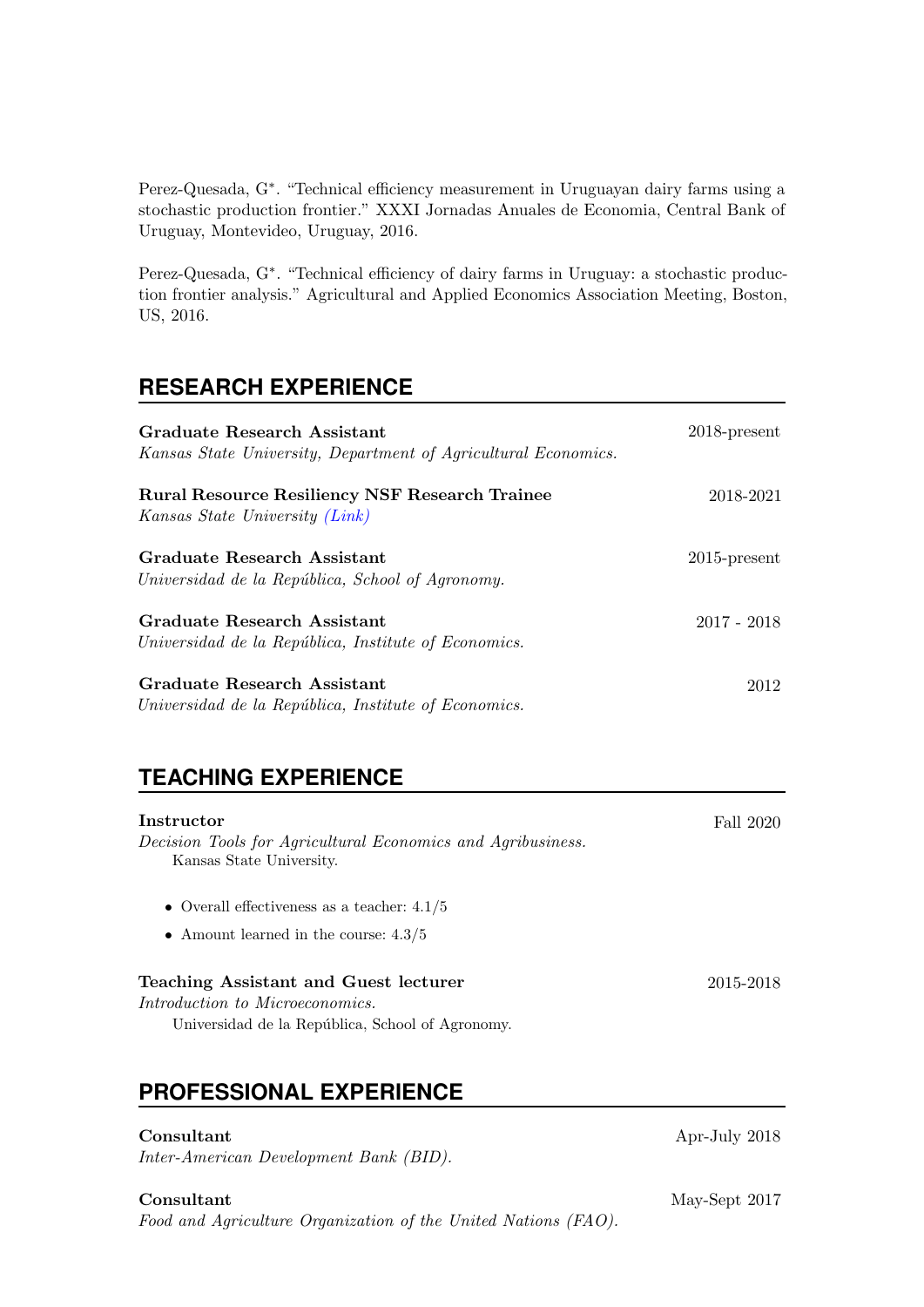| Research and Policy Analysis Officer<br>Ministry of Economy, Uruguay                         | Jan-Sept 2016     |
|----------------------------------------------------------------------------------------------|-------------------|
| Consultant<br>National Agricultural Research Institute, Uruguay.                             | Aug 2013-Feb 2014 |
| <b>Policy Analysis Officer</b><br>Ministry of Livestock, Agriculture and Fisheries, Uruguay. | Aug 2013-Feb 2014 |
| Consultant<br>National Institute of Statistics, Uruguay.                                     | Mar 2013-Aug 2013 |
| Officer<br>Social Security Bank, Uruguay.                                                    | Mar 2009-Aug 2011 |

# **PROFESSIONAL RESEARCH AND EXTENSION PUBLICATIONS**

Mondelli, M., L. Gorga and G. Perez-Quesada. 2016. Adaptive changes in the Agrisur cooperative. Technical magazine 227, National Institute of Agricultural Research of Uruguay.

Durán, V., and G. Perez-Quesada. 2012. Employment in the agro-industrial chains 2012. Yearbook 2013, Ministry of Livestock, Agriculture and Fisheries of Uruguay.

Mondelli, M., G. Perez-Quesada, and H. Tommasino. 2013. Models of coordination in the olive-oil chain. Yearbook 2013, Ministry of Livestock, Agriculture and Fisheries of Uruguay.

Perez-Quesada, G. and M.E. Silva. Building public-private competitive development of agribusiness chains promoted by the PACC-OPP governance program. Yearbook 2013, Ministry of Livestock, Agriculture and Fisheries of Uruguay.

#### **PROFESSIONAL DEVELOPMENT**

| <b>European Economics Workshop</b><br>Autonomous University of Barcelona.                                            | Aug 2014         |
|----------------------------------------------------------------------------------------------------------------------|------------------|
| Entrepreneurship and Innovation Workshop<br>The College of Management, Israel.                                       | <b>July 2014</b> |
| International Scholarship through ESCALA<br>scholarship program<br>Universidad Nacional de Mar del Plata, Argentina. | 2011             |